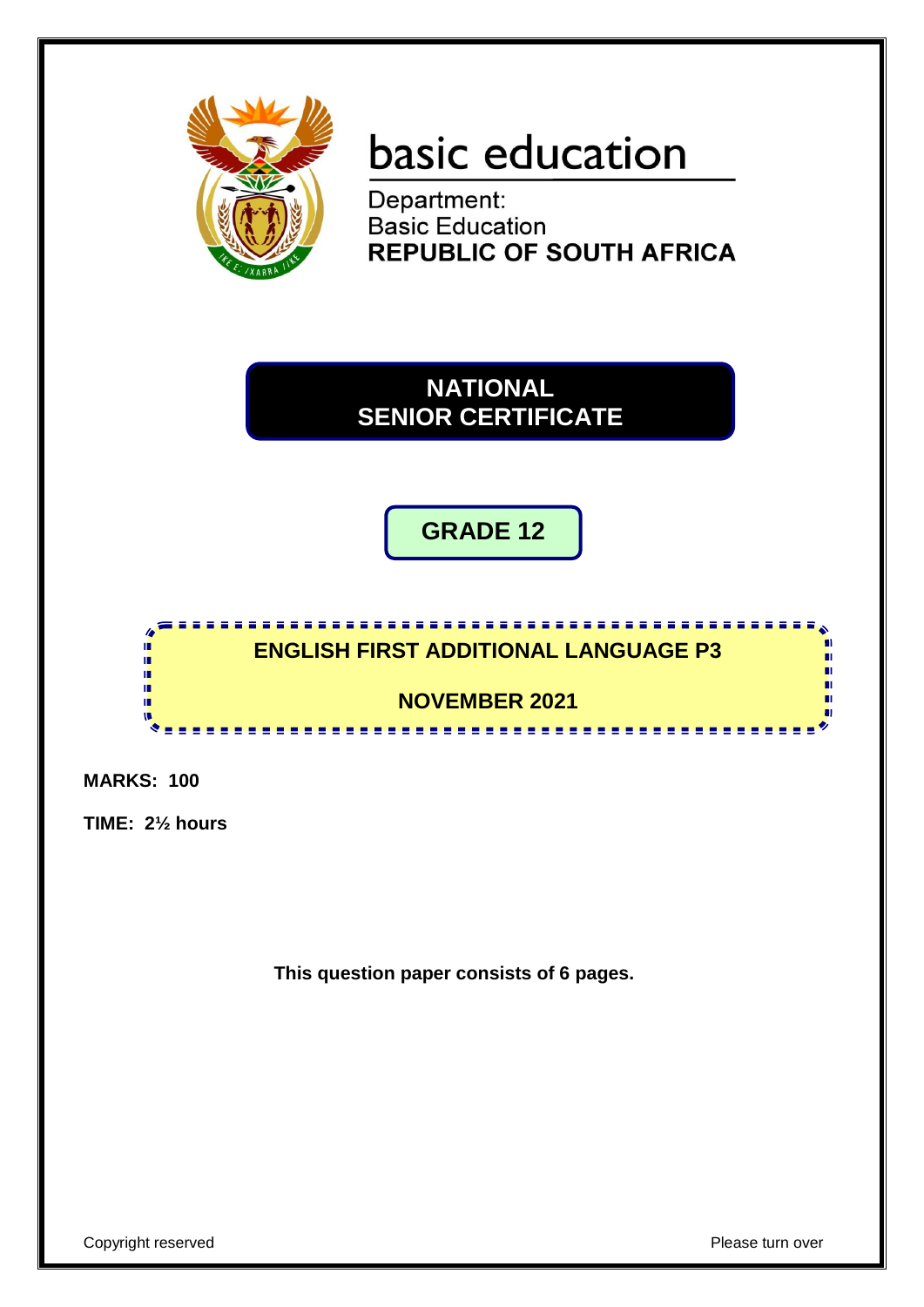### **INSTRUCTIONS AND INFORMATION**

1. This question paper consists of THREE SECTIONS:

SECTION A: Essay (50) SECTION B: Longer Transactional Text (30) SECTION C: Shorter Transactional Text (20)

- 2. Answer ONE question from EACH section.
- 3. Write in the language in which you are being assessed.
- 4. Start EACH section on a NEW page.
- 5. You must plan (e.g. using a mind map/diagram/flow chart/key words), edit and proofread your work. The plan must appear BEFORE each text.
- 6. All planning must be clearly indicated as such and handed in. It is advisable to draw a line through all planning.
- 7. You are strongly advised to spend approximately:
	- 80 minutes on SECTION A
	- 40 minutes on SECTION B
	- 30 minutes on SECTION C
- 8. Number the answers correctly according to the numbering system used in this question paper.
- 9. Give each response a suitable title/heading, where required.
- 10. Do NOT consider the title/heading when doing a word count.
- 11. Write neatly and legibly.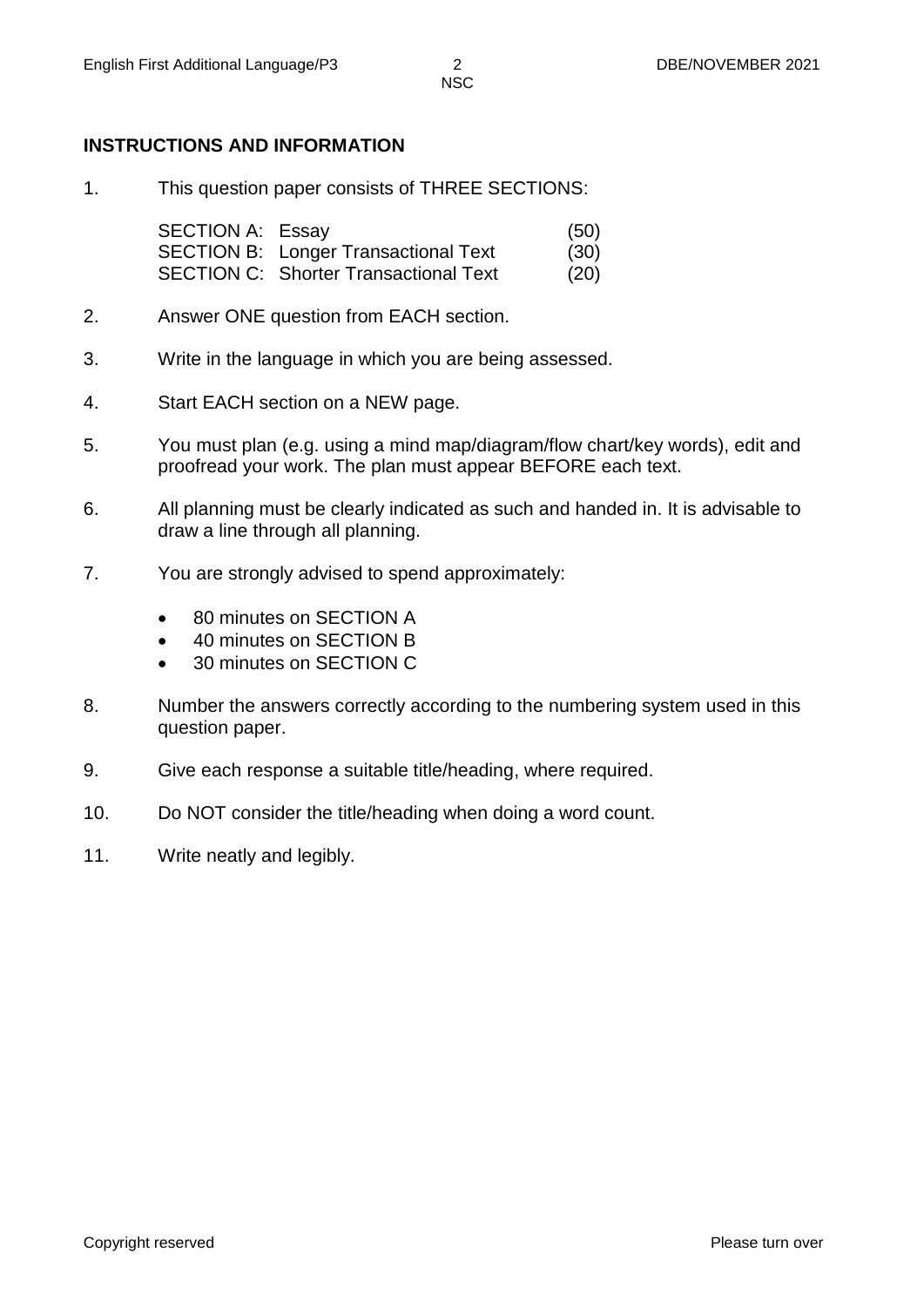**NSC** 

# **SECTION A: ESSAY**

# **QUESTION 1**

- Write an essay of between 250 and 300 words in length on ONE of the following topics.
- Write down the NUMBER and TITLE of the essay you have chosen correctly, e.g. 1.1 Every day is a gift.
- Provide your own title if your choice is QUESTION 1.7.1 OR 1.7.2.
- Spend approximately 80 minutes on this section.
- 1.1 Every day is a gift. **[50]** 1.2 When I answered the call … **[50]** 1.3 If only we could laugh more. **[50]** 1.4 Natural disasters **[50]** 1.5 Saving for the future must start at a young age. **[50]** 1.6 'Do what is right, not what is easy nor what is popular.' – Roy T Bennet **[50]**
- 1.7 Choose ONE of the following pictures and write an essay on a topic that comes to mind. Write the question number (1.7.1 OR 1.7.2) and give your essay a suitable title.
	- **NOTE:** There must be a clear link between your essay and the picture you have chosen.
	- 1.7.1



[Source: www.pinterest.com] **[50]**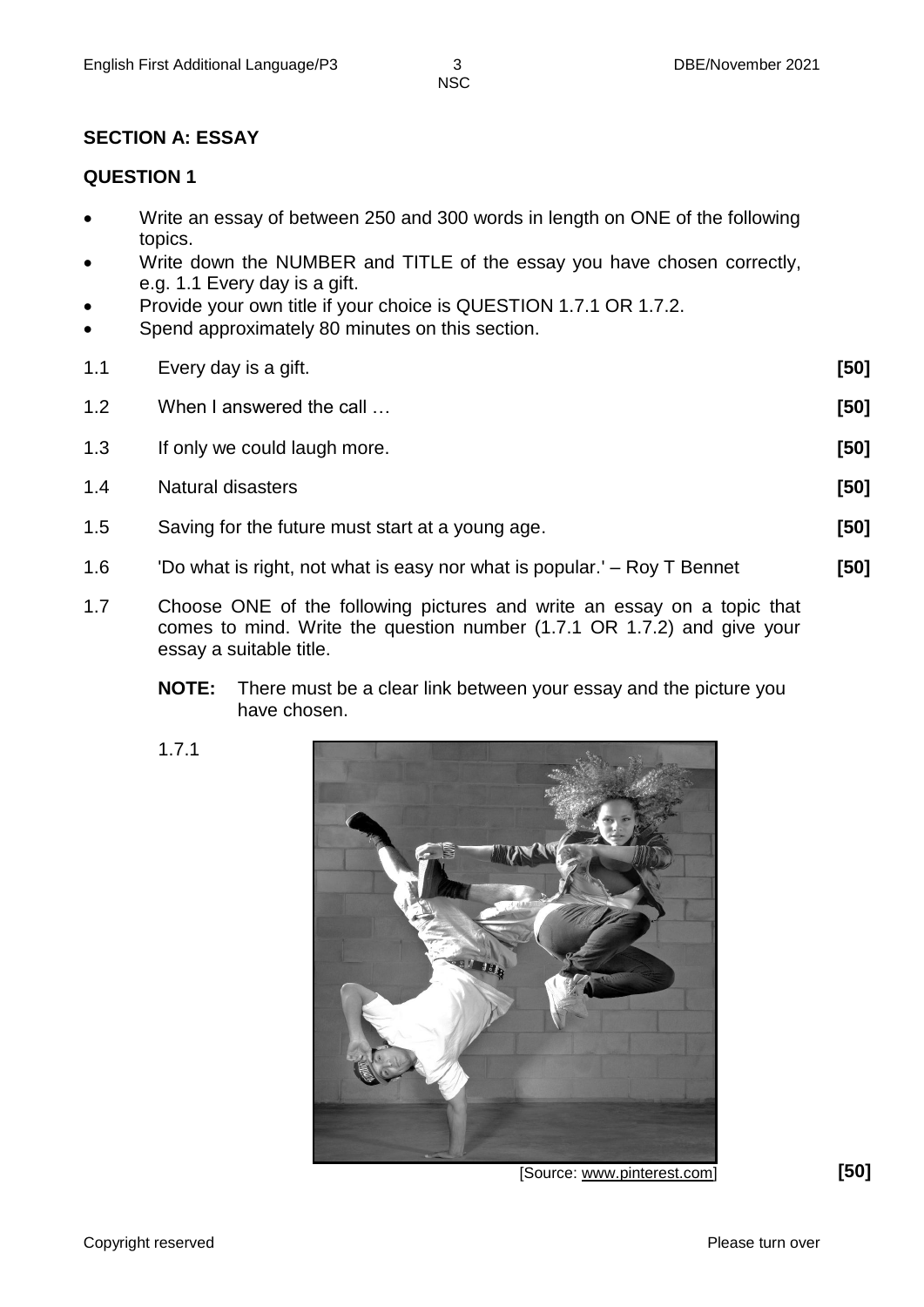$\frac{4}{NSC}$ 



**TOTAL SECTION A: 50**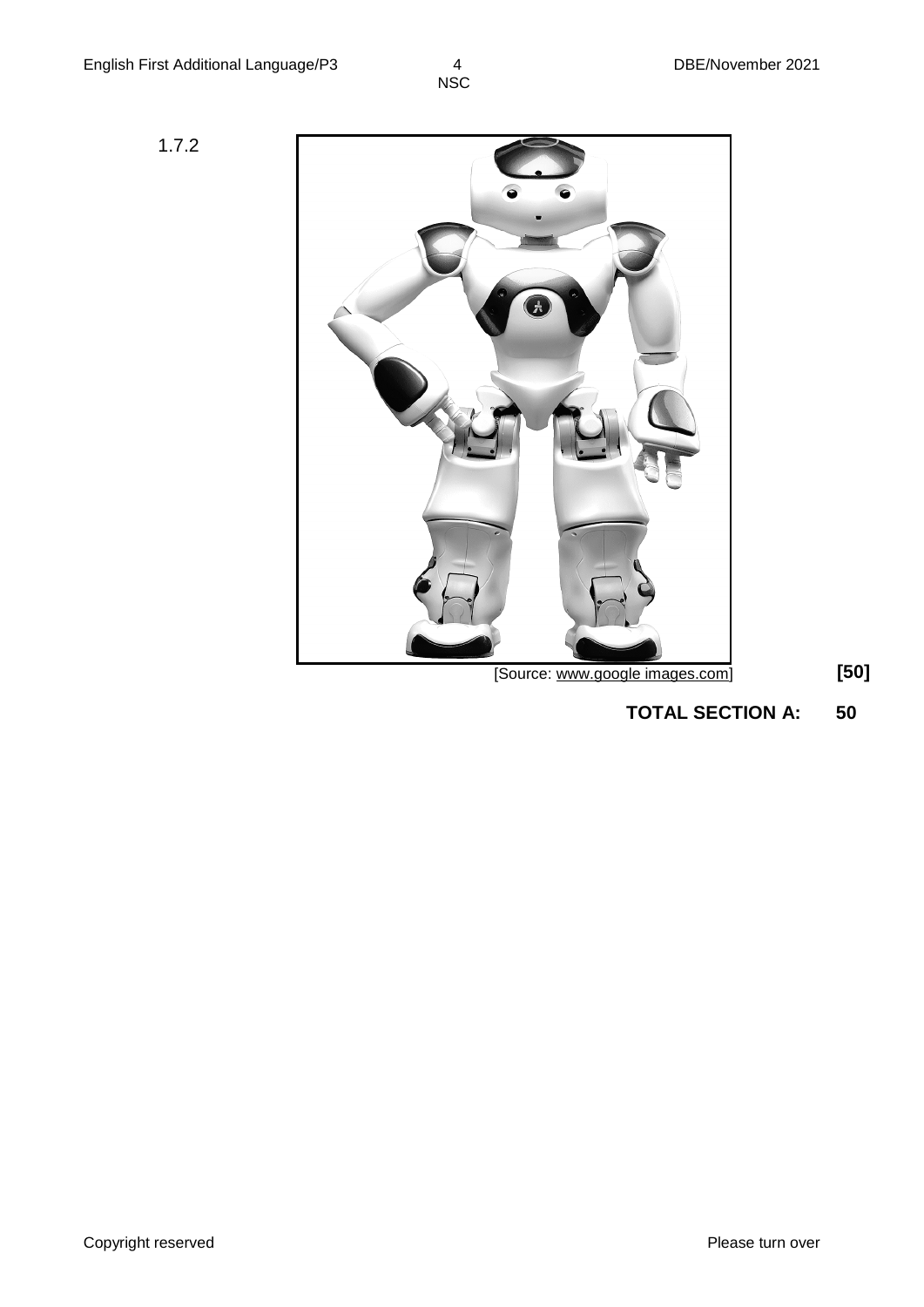# **SECTION B: LONGER TRANSACTIONAL TEXT**

#### **QUESTION 2**

- Respond to ONE of the following longer transactional writing texts.
- The body of your response should be between 120 and 150 words in length.
- Write down the NUMBER and the HEADING of the text you have chosen, e.g. 2.1 FORMAL LETTER.
- Pay particular attention to format, language and register.
- Spend approximately 40 minutes on this section.

#### 2.1 **FORMAL LETTER**

Some members of your community would like to learn how to read. They have approached you for assistance. You have decided to make a request to a literacy organisation to provide reading lessons for these community members.

Write a letter of request to the manager of the literacy organisation and provide reasons why these community members should be given reading lessons. **[30]**

#### 2.2 **OBITUARY**

A famous South African actor/actress, who was your close friend at school, has passed away. His/Her family has asked you to write an obituary, paying tribute to him/her.

Write the obituary. **[30]**

#### 2.3 **MAGAZINE ARTICLE**

You are the chairperson of a sports club in your community. The editor of a local magazine has approached you to write an article on the importance of youth involvement in sport. This article will be published in the local magazine.

Write the magazine article. **[30]**

#### 2.4 **DIALOGUE**

A radio station is hosting a competition in search of a new presenter. One of your friends has good public speaking skills. You want to encourage him/her to enter this presenter-search competition.

Write the dialogue between you and your friend.

**NOTE:** Use the dialogue format. **[30]**